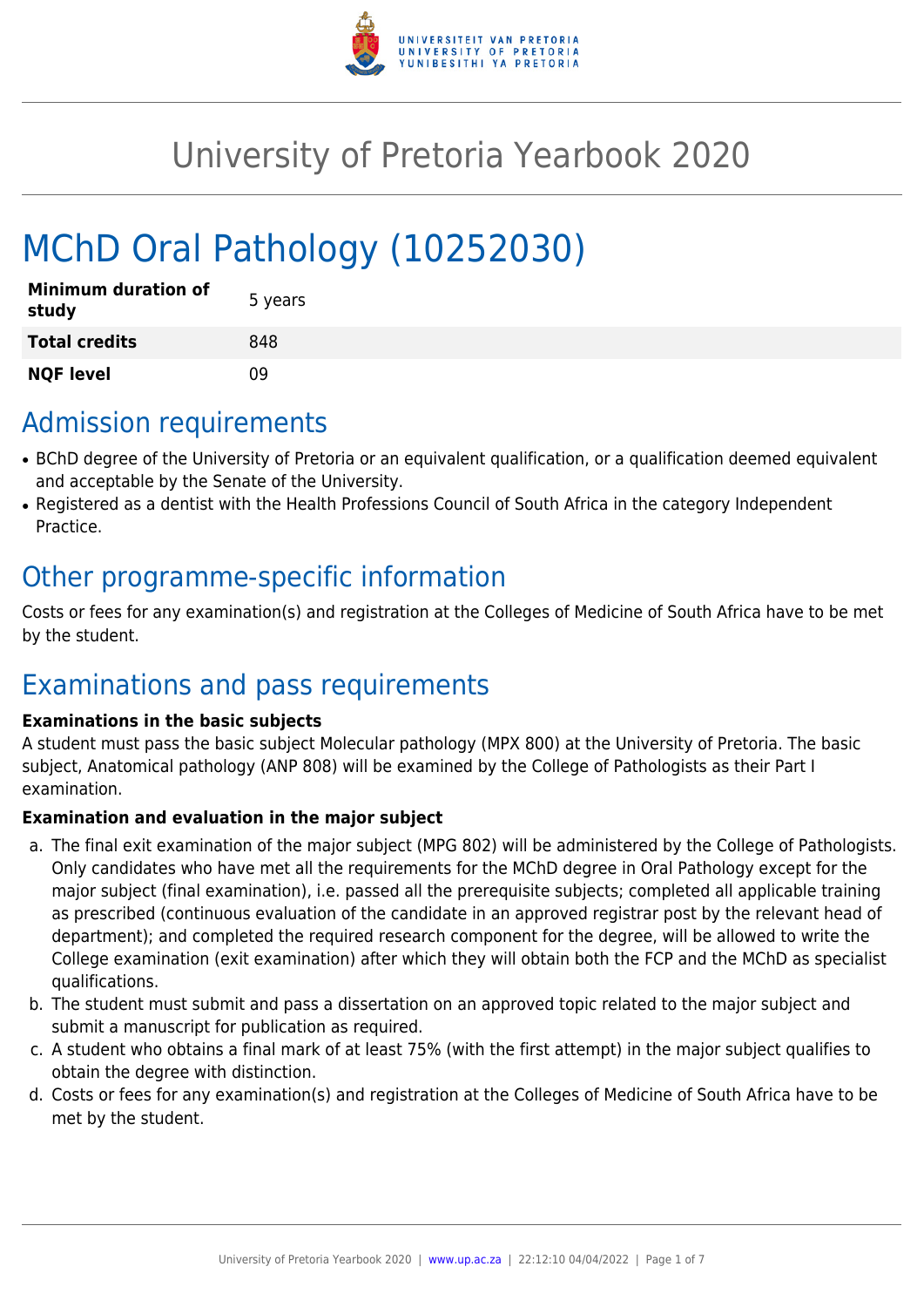

# Exemption

Exemption may be granted by the Dean, on the recommendation of the relevant head of department by virtue of comparable training and/or experience in terms of the requirements of School Regulations, with the proviso that exemption from the examination and evaluation in the major subject may not be granted.

**Please note**: The regulations of the Health Professions Council of South Africa, as published in the Government Gazette No. 4631 of 11 January 1991 – Notice No. R.40 (as amended), will be used as a criterion in determining the period of exemption.

# Pass with distinction

A student who obtains a final mark of at least 75% (with the first attempt) in the major subject qualifies to obtain the degree with distinction.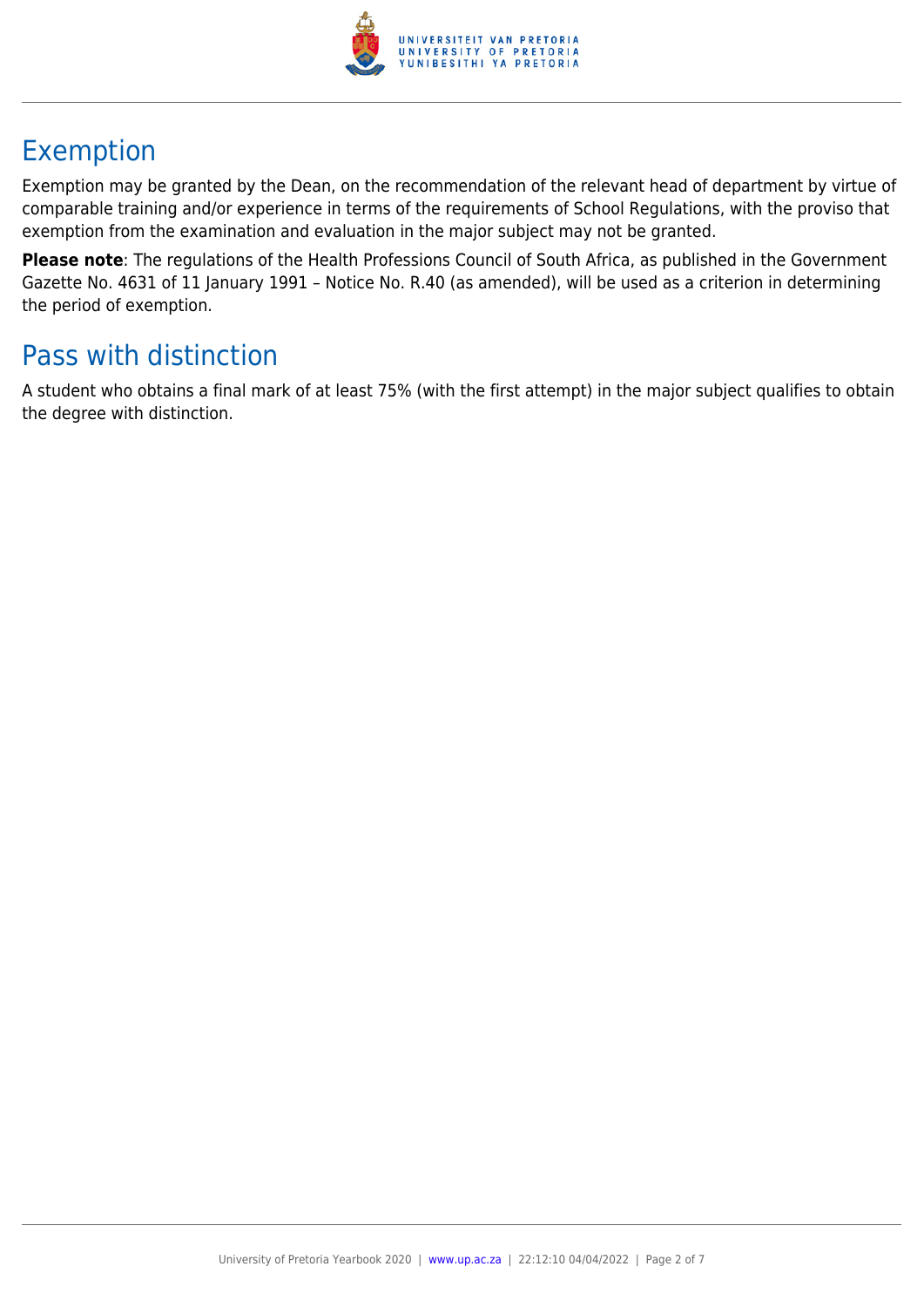

#### **Minimum credits: 668**

### **Core modules**

[Anatomical pathology 808](https://www.up.ac.za/faculty-of-education/yearbooks/2020/modules/view/ANP 808) (ANP 808) - Credits: 48.00 [Ethics and human rights 800](https://www.up.ac.za/faculty-of-education/yearbooks/2020/modules/view/EHR 800) (EHR 800) - Credits: 0.00 [Oral pathology 802](https://www.up.ac.za/faculty-of-education/yearbooks/2020/modules/view/MPG 802) (MPG 802) - Credits: 500.00 [Dissertation: Oral pathology 891](https://www.up.ac.za/faculty-of-education/yearbooks/2020/modules/view/MPG 891) (MPG 891) - Credits: 180.00 [Molecular pathology 800](https://www.up.ac.za/faculty-of-education/yearbooks/2020/modules/view/MPX 800) (MPX 800) - Credits: 120.00 [Applied research methodology 802](https://www.up.ac.za/faculty-of-education/yearbooks/2020/modules/view/TNM 802) (TNM 802) - Credits: 0.00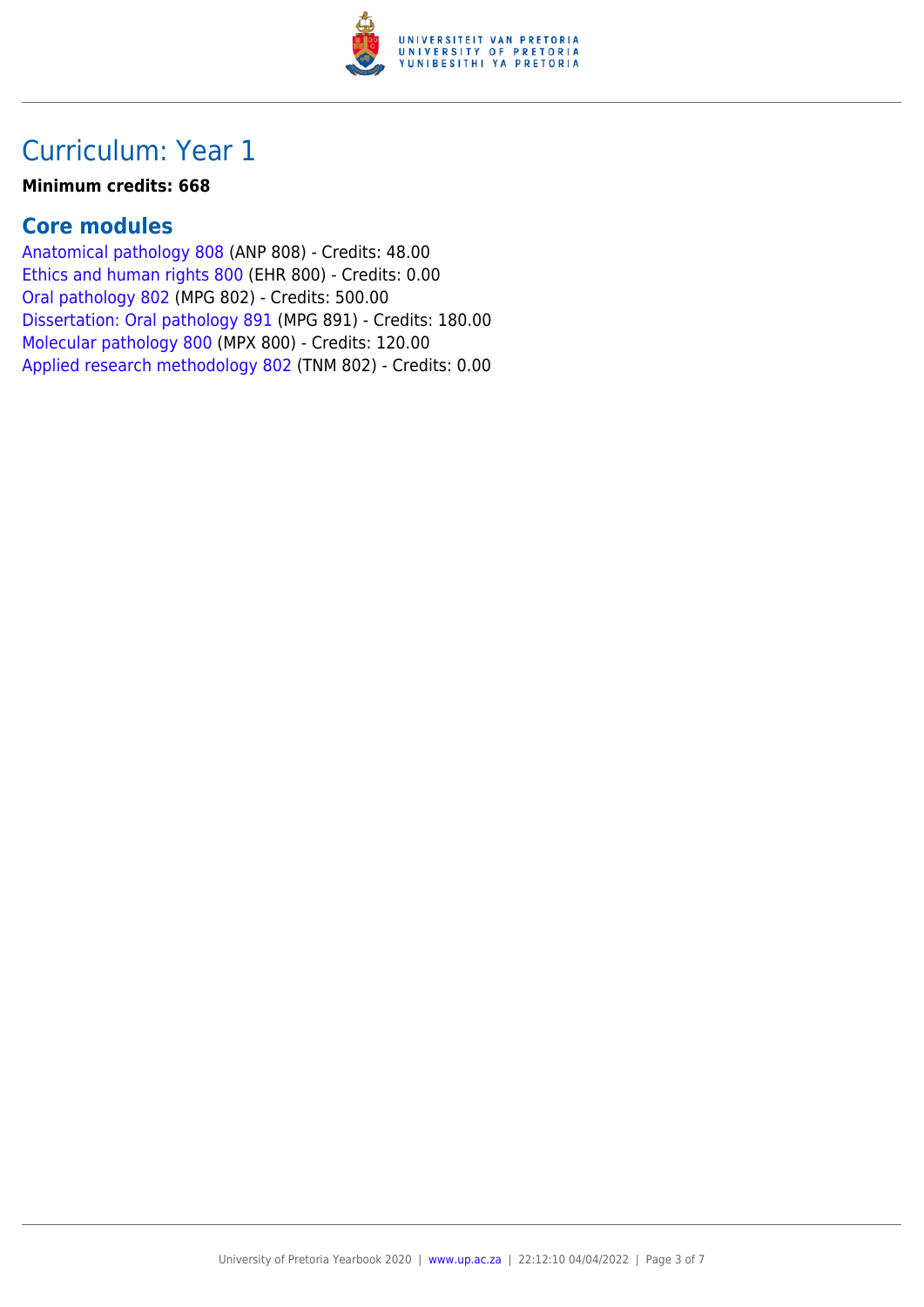

#### **Minimum credits: 668**

### **Core modules**

[Anatomical pathology 808](https://www.up.ac.za/faculty-of-education/yearbooks/2020/modules/view/ANP 808) (ANP 808) - Credits: 48.00 [Ethics and human rights 800](https://www.up.ac.za/faculty-of-education/yearbooks/2020/modules/view/EHR 800) (EHR 800) - Credits: 0.00 [Oral pathology 802](https://www.up.ac.za/faculty-of-education/yearbooks/2020/modules/view/MPG 802) (MPG 802) - Credits: 500.00 [Dissertation: Oral pathology 891](https://www.up.ac.za/faculty-of-education/yearbooks/2020/modules/view/MPG 891) (MPG 891) - Credits: 180.00 [Molecular pathology 800](https://www.up.ac.za/faculty-of-education/yearbooks/2020/modules/view/MPX 800) (MPX 800) - Credits: 120.00 [Applied research methodology 802](https://www.up.ac.za/faculty-of-education/yearbooks/2020/modules/view/TNM 802) (TNM 802) - Credits: 0.00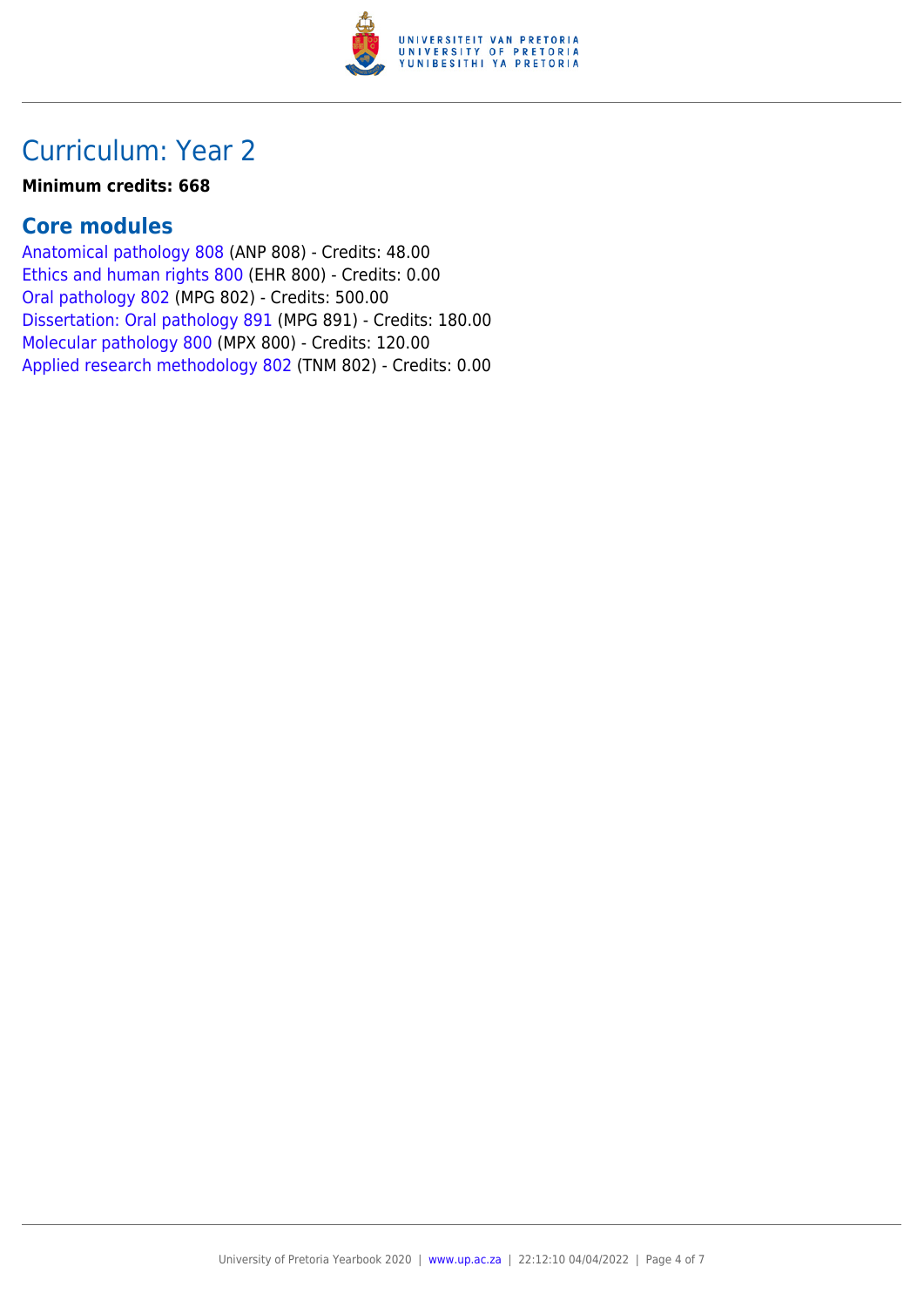

#### **Minimum credits: 500**

### **Core modules**

[Ethics and human rights 800](https://www.up.ac.za/faculty-of-education/yearbooks/2020/modules/view/EHR 800) (EHR 800) - Credits: 0.00 [Oral pathology 802](https://www.up.ac.za/faculty-of-education/yearbooks/2020/modules/view/MPG 802) (MPG 802) - Credits: 500.00 [Dissertation: Oral pathology 891](https://www.up.ac.za/faculty-of-education/yearbooks/2020/modules/view/MPG 891) (MPG 891) - Credits: 180.00 [Applied research methodology 802](https://www.up.ac.za/faculty-of-education/yearbooks/2020/modules/view/TNM 802) (TNM 802) - Credits: 0.00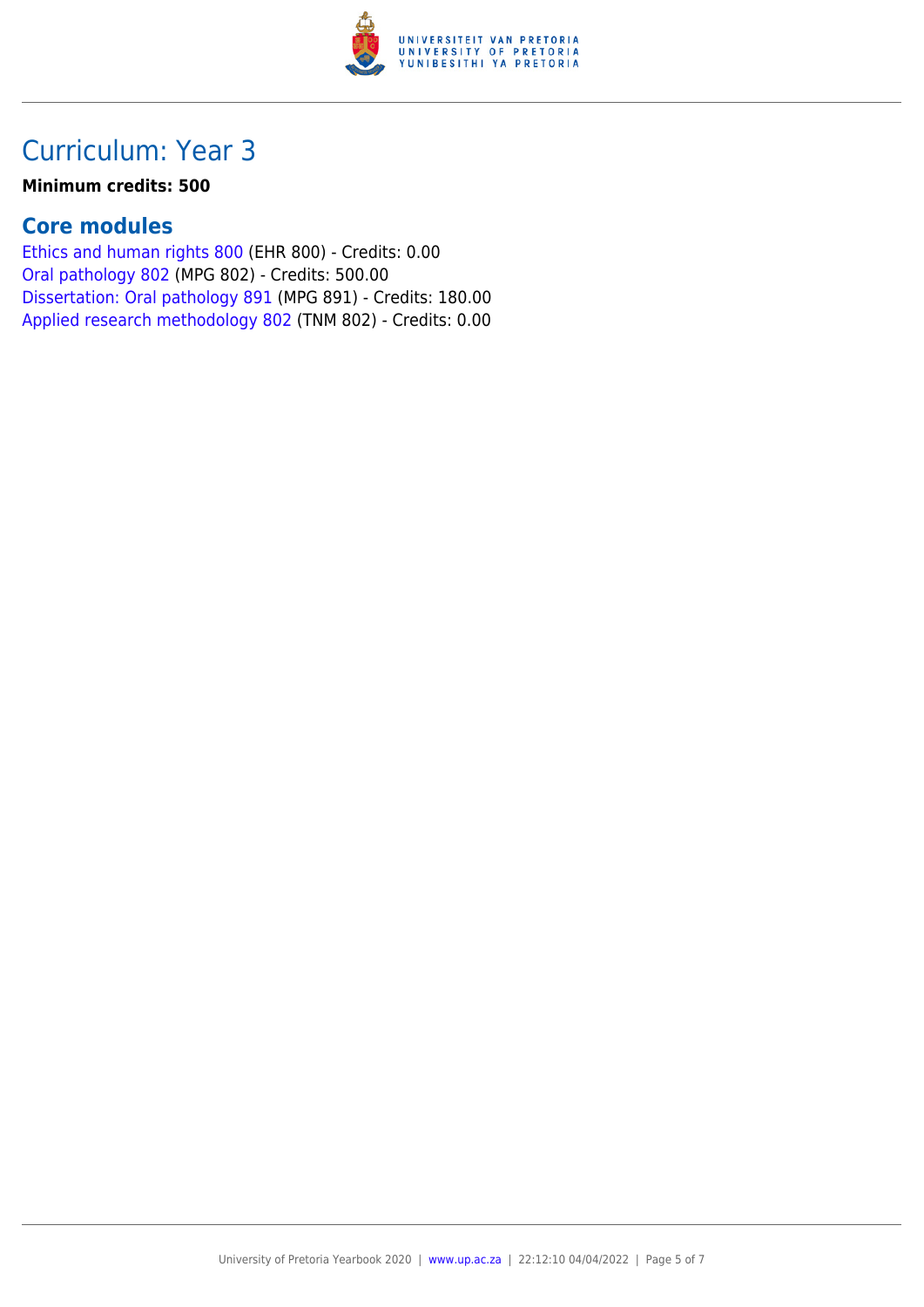

#### **Minimum credits: 680**

### **Core modules**

[Ethics and human rights 800](https://www.up.ac.za/faculty-of-education/yearbooks/2020/modules/view/EHR 800) (EHR 800) - Credits: 0.00 [Oral pathology 802](https://www.up.ac.za/faculty-of-education/yearbooks/2020/modules/view/MPG 802) (MPG 802) - Credits: 500.00 [Dissertation: Oral pathology 891](https://www.up.ac.za/faculty-of-education/yearbooks/2020/modules/view/MPG 891) (MPG 891) - Credits: 180.00 [Applied research methodology 802](https://www.up.ac.za/faculty-of-education/yearbooks/2020/modules/view/TNM 802) (TNM 802) - Credits: 0.00